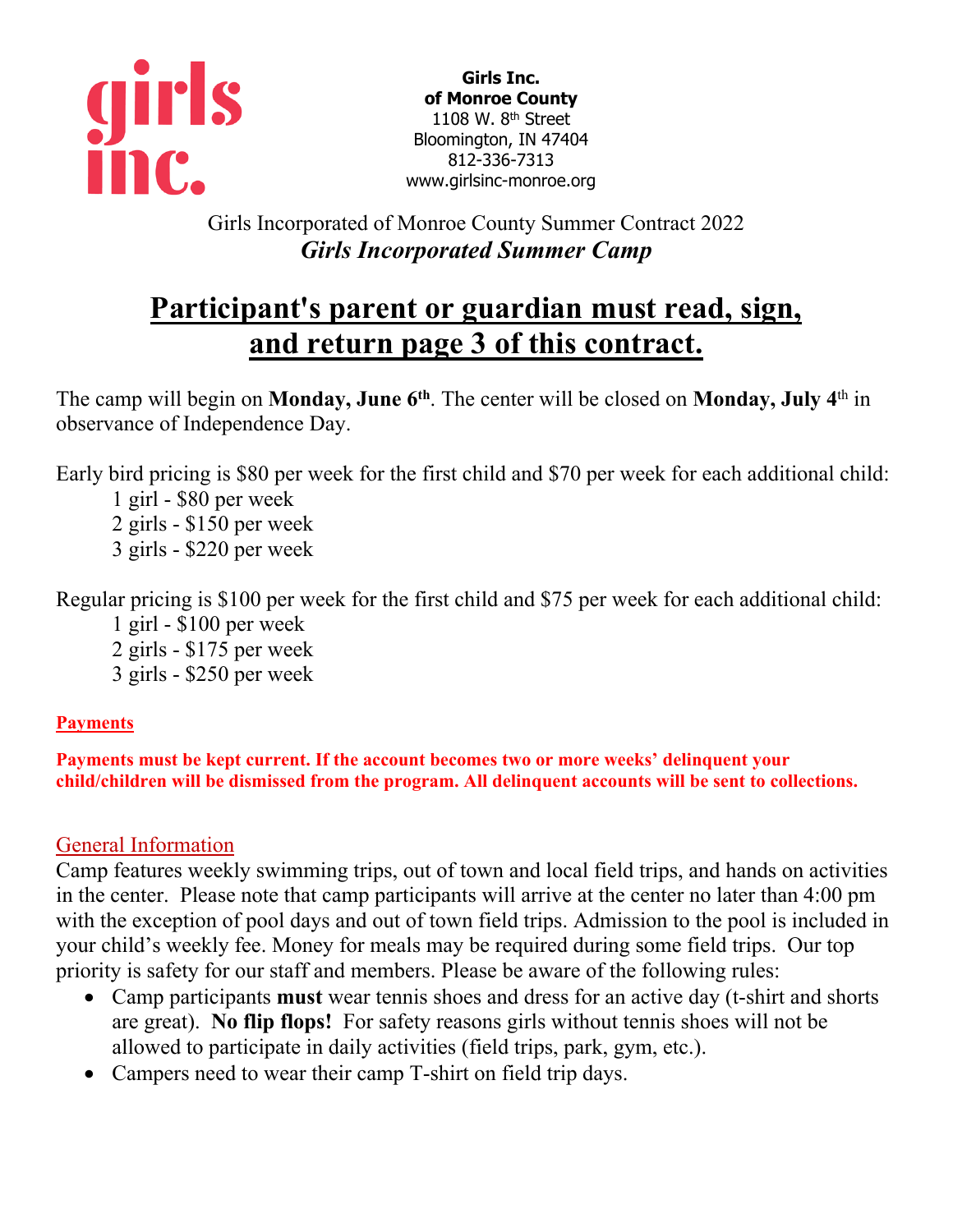

### **Girls Inc. of Monroe County** 1108 W. 8<sup>th</sup> Street Bloomington, IN 47404 812-336-7313 www.girlsinc-monroe.org

## Breakfast & Lunch

Breakfast, lunch, and snack will be **free of charge** to all camp participants throughout the summer! Members choosing not to take advantage of this program should bring their own sack lunch. *No microwave will be available during meal times.*

## Personal Belongings

Participants will be assigned a locker and/or cubby to use for the summer. We strongly encourage girls to leave iPods, DS games, cell phones, fidgets, and other toys at home. These items have disappeared in the past, and Girls Inc. is not responsible for lost or stolen items. Please be sure that names are on lunch boxes and jackets. Locks may be put on the locker for the summer, however, a spare key and/or the combination to the lock must remain in the front office. If the keys are lost or combination is forgotten, parents will be responsible for getting the lock removed. *Girls are NOT allowed to have their cell phones out for use while at Girls Inc.*

## *Girls Inc. is not responsible for lost or stolen items.*

### Swimming

Campers will be going on weekly trips to the pool on Tuesdays after lunch. Our staff is not responsible for money or belongings that are lost or stolen at the pool. Anyone who forgets a swimming suit will not be able to call parents at home or at work. Those who do not go swimming will stay at the center and participate in activities.

## *Please see Girls Inc. Pool Rules for more information regarding pool days!*  \*\* Attached \*\*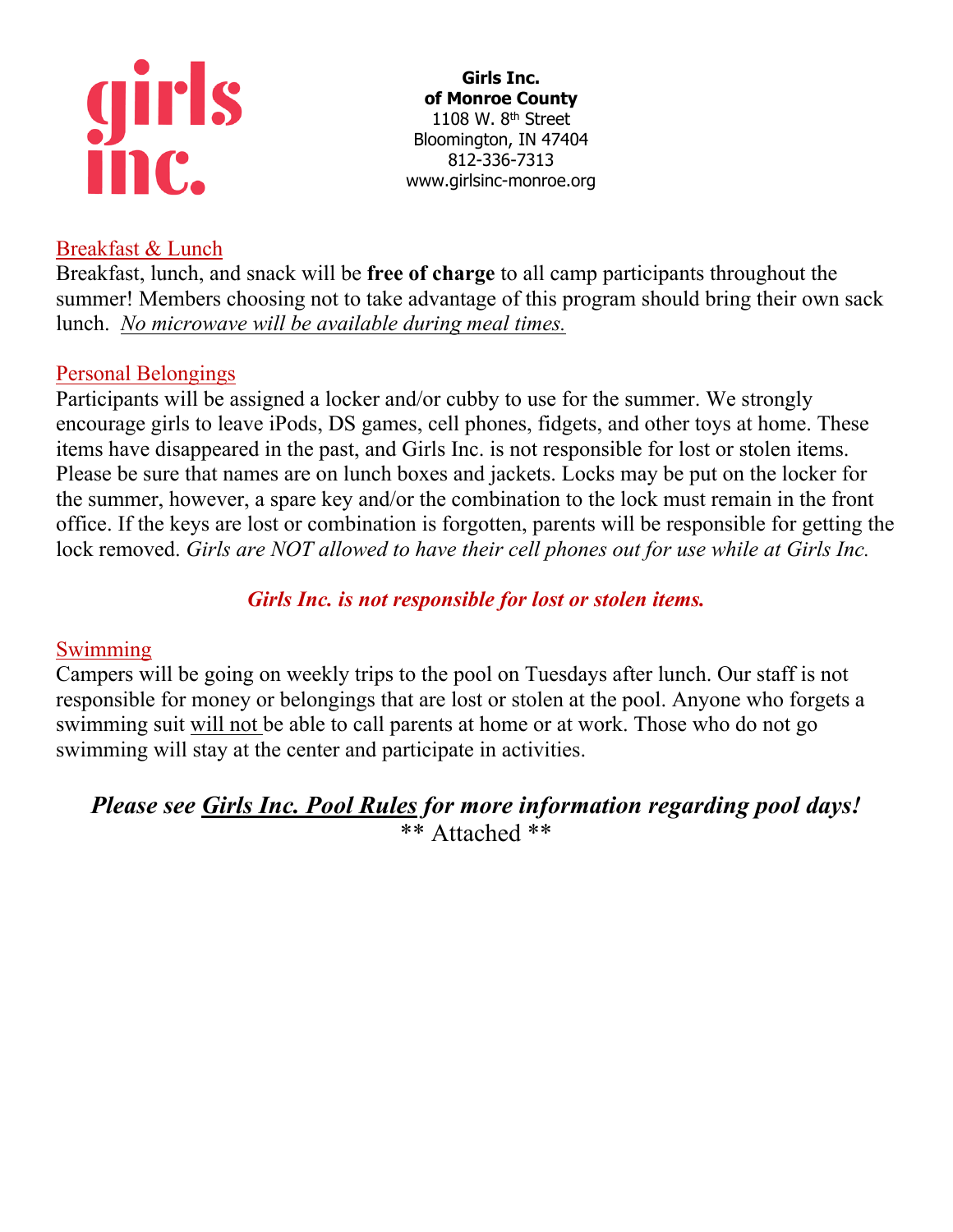

**Girls Inc. of Monroe County** 1108 W. 8th Street Bloomington, IN 47404 812-336-7313 www.girlsinc-monroe.org

*Girls Inc. Summer Camp* **Contract for 2022**

| T-Shirt size |                                      | YS (6-8) YM (10-12) YL (14-16) AS AM AL                                                        |  | AXL |
|--------------|--------------------------------------|------------------------------------------------------------------------------------------------|--|-----|
|              | Person responsible for this account: |                                                                                                |  |     |
|              |                                      |                                                                                                |  |     |
|              |                                      |                                                                                                |  |     |
|              |                                      |                                                                                                |  |     |
|              |                                      | I have read the contract for the Girls Inc. Summer Camp and agree to the terms and conditions. |  |     |
|              |                                      | kept current in order for my daughter(s) to participate.                                       |  |     |

I agree to pay and be fully responsible for any and all fees and expenses incurred by my child related to her participation or involvement in any activities associated with Girls Incorporated, including but not limited to: before and after-school programs, holiday breaks, sports leagues or activities, gymnastics, field trips, summer camps, and any other activities in which my child participates through Girls Incorporated. I further agree that in the event collection proceedings are necessary to collect any unpaid fees or expenses which I owe that I will be responsible for payment of any attorney's fees and expenses incurred by Girls Incorporated to collect all outstanding amounts.

Parent Signature:

Date: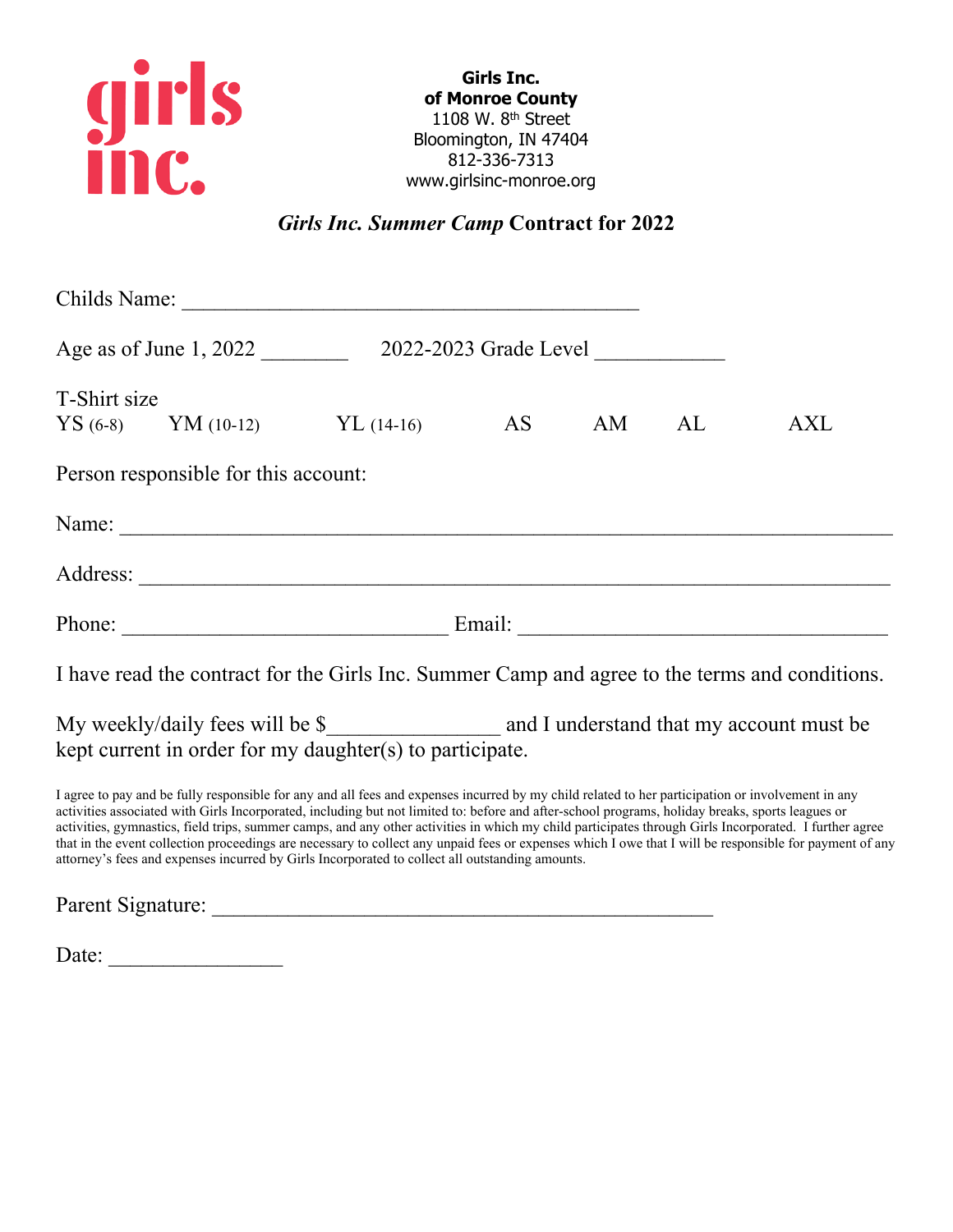

**Girls Inc. of Monroe County** 1108 W. 8th Street Bloomington, IN 47404 812-336-7313 www.girlsinc-monroe.org

# **Girls Inc. Summer Camp Pool Rules**

Girls Inc. will be going on weekly trips to the pool Tuesdays after lunch. The following are some rules and information about going to the pool:

- 1. Girls will leave for the pool after lunch and will return to the center at 4:30 pm.
- 2. If you need to pick your child up at the pool, please let the front office know in advance. You must also sign her out with one of the Girls Inc. staff members at the pool.
- 3. On pool days, girls need to come dressed for the pool. **Swimsuits must be worn underneath clothes**. We do this to save time when getting ready for the pool.
- 4. Girls need to **bring their own sunscreen for the pool**. If girls do not have sunscreen she will remain at the center. Girls Inc. will not be supplying sunscreen. **Spray Sunscreen is highly encouraged.**
- 5. Girls are allowed to bring goggles and nose plugs. They will not be allowed to bring any other kind of pool raft or toys.
- 6. **Girls need to bring a bag to store their clothes and other items in while at the pool.** The items they take to the pool are their responsibility. Please express to them the importance of keeping their items in their bags at all time. This saves time when we are leaving the pool and avoids loss of items.
- 7. **Girls must wear tennis shoes on pool days,** but may bring flip flops or sandals to wear on the pool deck.
- 8. Girls must have a swimsuit, towel, sunscreen, etc. in order to go to the pool.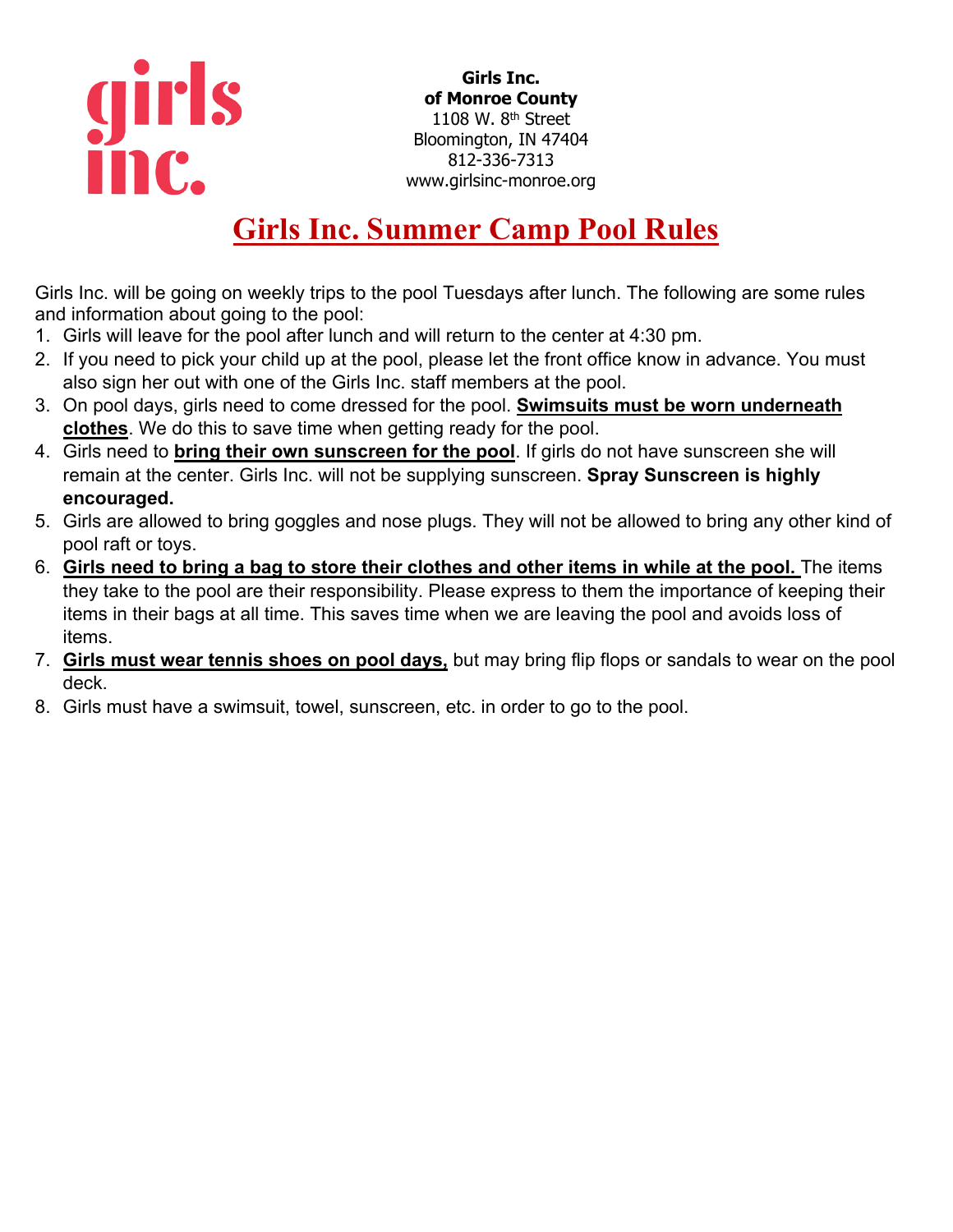

2022 Enrollment Form

| <b>Member Information:</b>                                                                                     |                                                                                                                                                                                                                                |  |
|----------------------------------------------------------------------------------------------------------------|--------------------------------------------------------------------------------------------------------------------------------------------------------------------------------------------------------------------------------|--|
|                                                                                                                |                                                                                                                                                                                                                                |  |
|                                                                                                                |                                                                                                                                                                                                                                |  |
|                                                                                                                |                                                                                                                                                                                                                                |  |
|                                                                                                                | Telephone: ___________________________Grade: __________________________School: ___________________________                                                                                                                     |  |
|                                                                                                                |                                                                                                                                                                                                                                |  |
|                                                                                                                |                                                                                                                                                                                                                                |  |
|                                                                                                                | Parents/Guardians: (parent #1 is considered the custodial parent)                                                                                                                                                              |  |
|                                                                                                                |                                                                                                                                                                                                                                |  |
|                                                                                                                |                                                                                                                                                                                                                                |  |
|                                                                                                                |                                                                                                                                                                                                                                |  |
|                                                                                                                |                                                                                                                                                                                                                                |  |
|                                                                                                                |                                                                                                                                                                                                                                |  |
|                                                                                                                |                                                                                                                                                                                                                                |  |
|                                                                                                                |                                                                                                                                                                                                                                |  |
|                                                                                                                |                                                                                                                                                                                                                                |  |
|                                                                                                                |                                                                                                                                                                                                                                |  |
|                                                                                                                |                                                                                                                                                                                                                                |  |
|                                                                                                                |                                                                                                                                                                                                                                |  |
|                                                                                                                | E-mail: E-mail: E-mail: E-mail: E-mail: E-mail: E-mail: E-mail: E-mail: E-mail: E-mail: E-mail: E-mail: E-mail: E-mail: E-mail: E-mail: E-mail: E-mail: E-mail: E-mail: E-mail: E-mail: E-mail: E-mail: E-mail: E-mail: E-mail |  |
|                                                                                                                |                                                                                                                                                                                                                                |  |
|                                                                                                                | <b>Emergency Information:</b> If custodial parent/guardian is not available in an emergency, we will notify the following                                                                                                      |  |
|                                                                                                                |                                                                                                                                                                                                                                |  |
|                                                                                                                |                                                                                                                                                                                                                                |  |
|                                                                                                                |                                                                                                                                                                                                                                |  |
|                                                                                                                |                                                                                                                                                                                                                                |  |
| Phone # 2008 2009 2012 2013 2014 2015 2016 2017 2018 2019 2017 2018 2019 2017 2018 2019 2019 2019 2017 2017 20 | Cell #                                                                                                                                                                                                                         |  |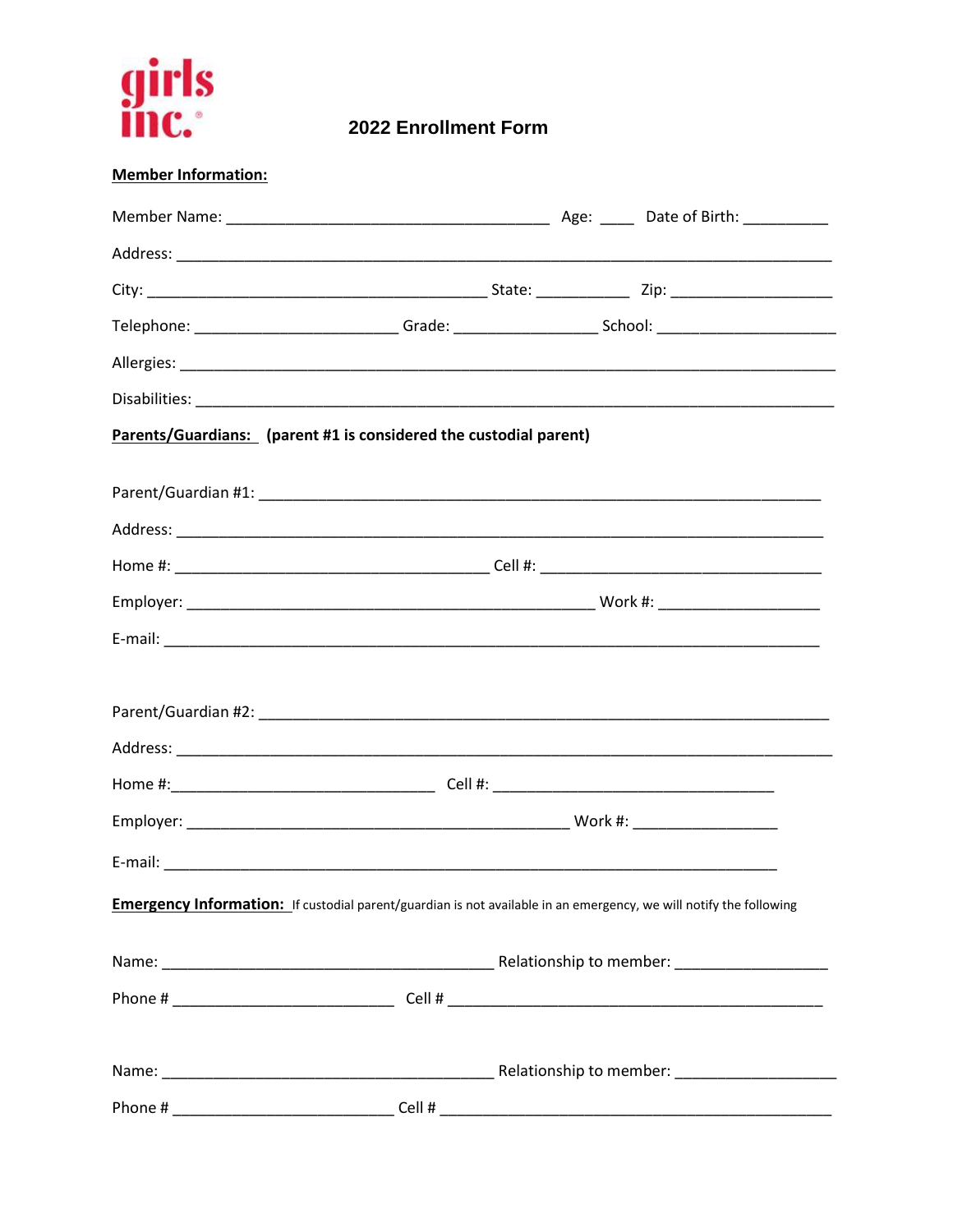

## 2020 Enrollment Form **2021 Enrollment Form 2022 Enrollment Form**

\_\_\_\_\_\_\_\_\_\_\_\_\_\_\_\_\_\_\_\_\_\_\_\_\_\_\_\_\_\_\_\_\_\_\_\_\_\_\_\_\_\_\_\_\_\_\_\_\_\_\_\_\_\_\_\_\_\_\_\_\_\_\_\_\_\_\_\_\_\_\_\_\_\_\_\_\_\_\_\_\_\_

The following people may pick my child up from Girls Inc.

#### **Demographic Information**

The following information is needed for statistical purposes only and is strictly confidential.

| Ethnic background      | <b>Family Income</b> | Child lives with     |
|------------------------|----------------------|----------------------|
| White                  | __ under \$10,000    | both parents         |
| Black/African American | \$10 - 15,000        | mother only          |
| Hispanic / Latina      | $\_$ \$15 - 20,000   | father only          |
| Asian                  | $$20 - 25,000$       | one parent at a time |
| Multi-racial           | $$25 - 30,000$       | Other                |
|                        | $$30 - 50,000$       |                      |
|                        | More than \$50,000   |                      |

#### **Parental Authorization**

I authorize Girls Inc. staff to administer basic and temporary first aid to my child if necessary. In the event of a serious injury, I give Girls Inc. permission to transport my child to a hospital or other emergency facility to receive emergency medical treatment. I also authorize ambulance/rescue squad attendants to administer such treatment as is medically necessary and I authorize licensed health practitioners working in the hospital or emergency medical facility to examine and provide emergency medical treatment to my child if warranted. I also agree to accept full financial responsibility for any injury that my child may incur as a result of her participation. I further agree to release from and to indemnify for any liability, now and hereafter, for any injury my child may incur as a result of her participation in the program activity, Girls Incorporated of Monroe County, their employees, officers, and volunteers. I make this agreement on behalf of my heirs, my estate, and myself. I understand that Girls Inc. personnel will contact me as soon as possible regarding any emergency involving my child.

I give my child permission to attend local outings as part of the daily activities of Girls Incorporated programs. (park, field trips…etc.)

I authorize Girls Incorporated to publish my child's name and photograph in the newspaper, newsletter, web page, or other promotional publications.

I agree to pay and be fully responsible for any and all fees and expenses incurred by my child related to her participation or involvement in any activities associated with Girls Incorporated, including but not limited to: before and after-school programs, holiday breaks, sports leagues or activities, gymnastics, field trips, summer camps, and any other activities in which my child participates through Girls Incorporated. I further agree that in the event collection proceedings are necessary to collect any unpaid fees or expenses which I owe that I will be responsible for payment of any attorney's fees and expenses incurred by Girls Incorporated to collect all outstanding amounts.

I hereby declare that all above information is correct, and I will be responsible for providing Girls Inc. with any information that changes throughout the year.

\_\_\_\_\_\_\_\_\_\_\_\_\_\_\_\_\_\_\_\_\_\_\_\_\_\_\_\_\_\_\_\_\_\_\_\_\_\_\_\_\_\_\_\_\_\_ \_\_\_\_\_\_\_\_\_\_\_\_\_\_\_\_\_\_\_\_\_\_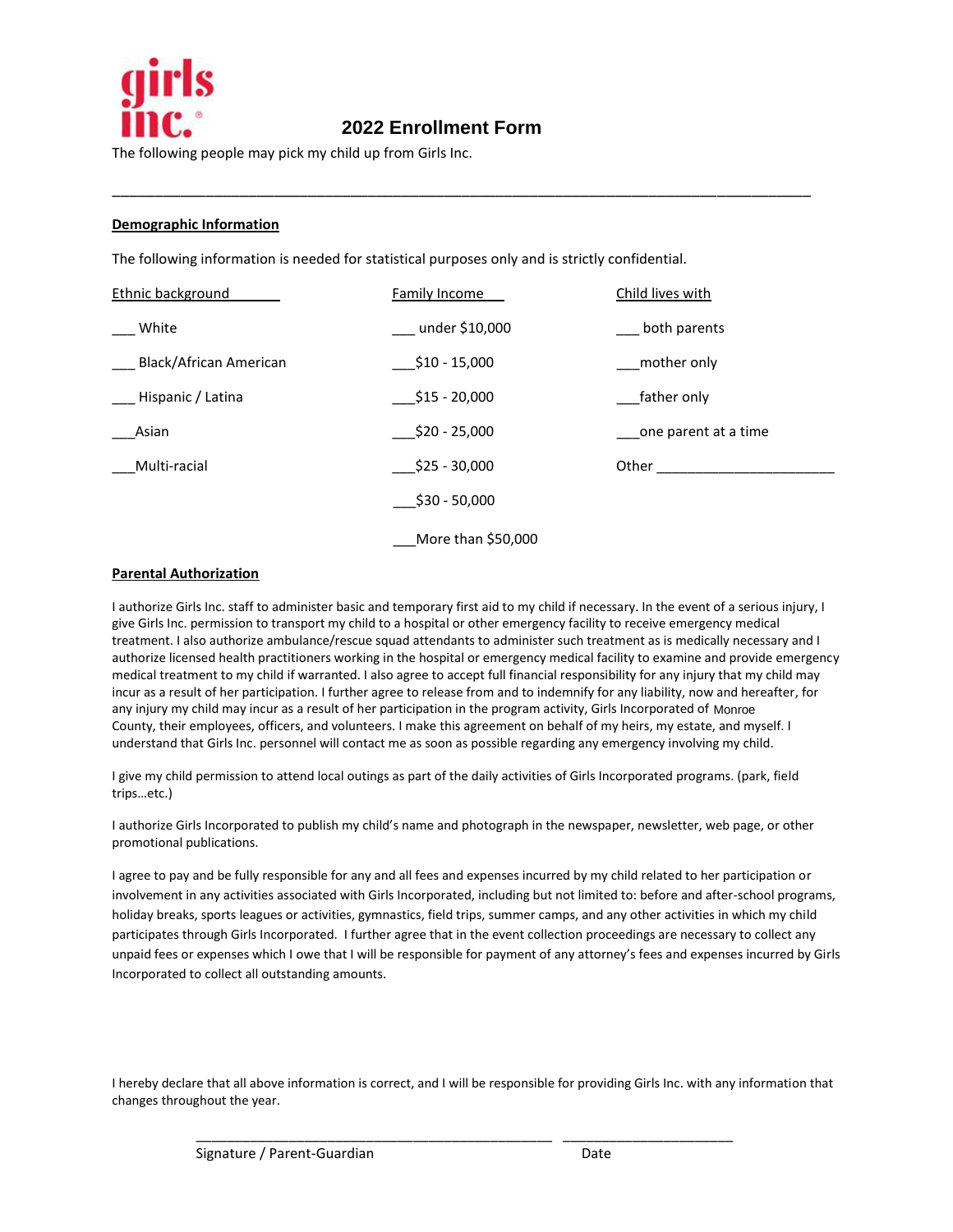# **Girls Incorporated Member Technology and Internet Use Policy**

Member Name:

All members are responsible for their actions and activities involving Girls Inc. of Monroe **County computers, network resources, and internet services.** 

### **Acceptable Uses:**

- Girls Inc. technology (computers, iPad's, etc.), network and Internet services are provided for educational purposes
- Members must comply with all policies, rules, and expectations concerning member conduct and communications when using center computers

### **Prohibited Uses:**

- Accessing inappropriate material- Students may not access, submit, post, publish, forward, download, scan or display offensive, abusive, obscene, vulgar, sexually explicit, sexually suggestive, threatening, discriminatory, harassing, bullying and/or illegal material or messages
- Staff members must **always** accompany and supervise members while using any technology.
- Members must receive permission to print material.

**NO** food (including gum and candy) or drinks allowed around Girls Inc. technology.

**NO** Instant Messaging or online chatting allowed

**NO** email use by students

**NO** software installation or program downloads by students

**NO** music or MP3 downloading

**NO** "burning" of music CD's of any kind using Girls Inc. computers

**NO** posting to electronic bulletin boards or message boards

**NO** changing of computer configuration settings (i.e.: home page, passwords, screensaver) or altering the desktop display

**NO** social media (Facebook, Twitter, etc.)

**NO** playing any game that you need to sign in to play

**NO** getting on any website that needs a username and/or password

### Parent or Guardian must read and sign this agreement. **As a participal of the member of the read and sign this agreement.**

As a parent or guardian of this member I have read the member technology and internet policy. I understand that this access is designed for educational purposes. However, I realize that it is **understand that it is** mipossible for Girls incorporated of Monroe County to restrict access to controversial materials and **I**<br>will not hold Girls Incorporated of Monroe County responsible for any materials acquired on the network. Further, I accept full responsibility for supervision if and when my child's use is not in a Girls **Incorporated of Monroe County setting. I hereby give permission for my child to be allowed Girls Inc. of**  $\blacksquare$ Monroe County's network access and certify that the information contained on this form is correct. **impossible for Girls Incorporated of Monroe County to restrict access to controversial materials and I** 

Parent or Guardian Name (please print): **Example 2018** 

Parent or Guardian Signature: \_\_\_\_\_\_\_\_\_\_\_\_\_\_\_\_\_\_\_\_\_\_\_\_\_\_\_\_\_\_\_\_\_\_\_\_\_\_\_\_\_\_\_ Date: \_\_\_\_\_\_\_\_\_\_\_\_\_\_\_